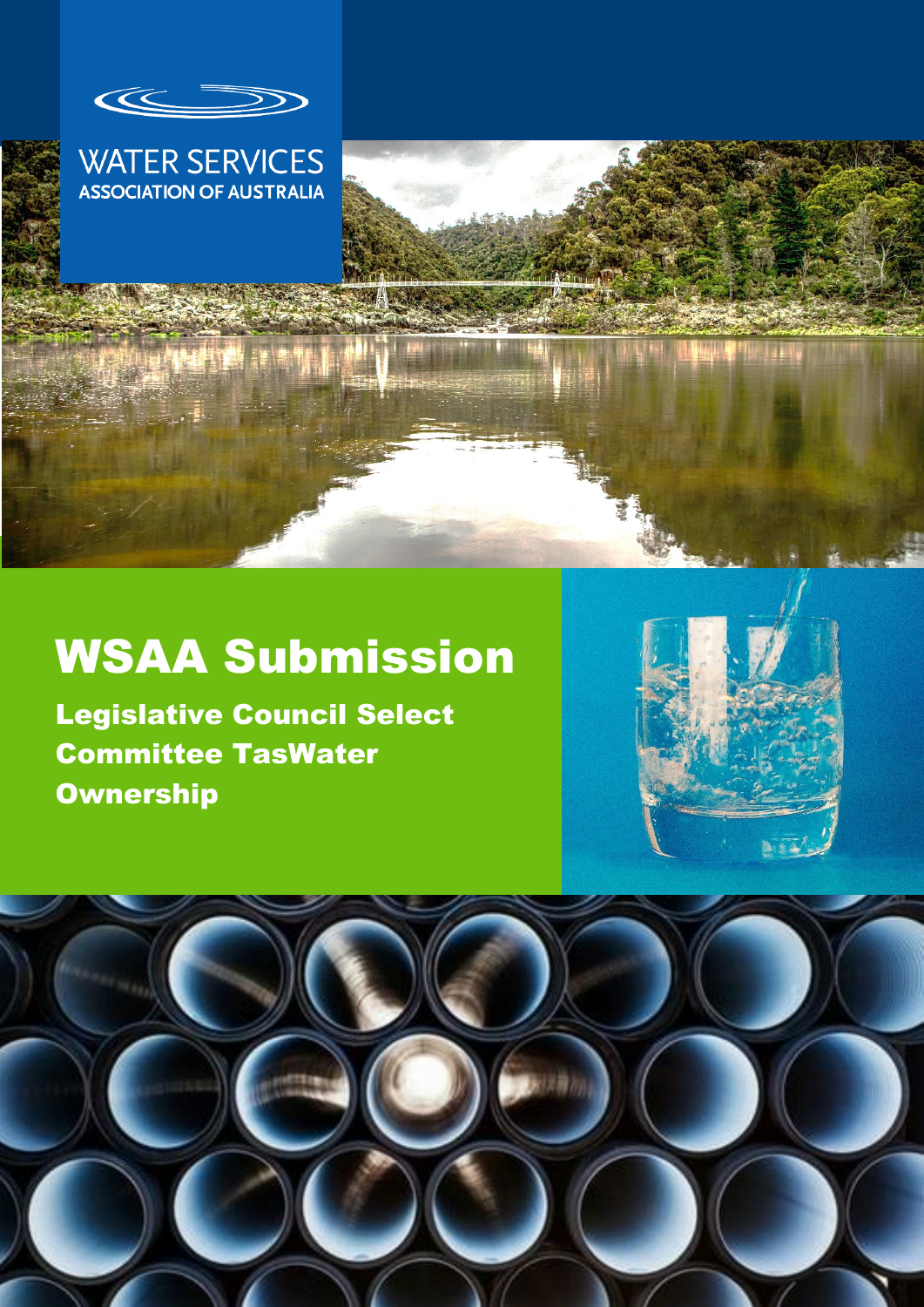

### **TABLE OF CONTENTS**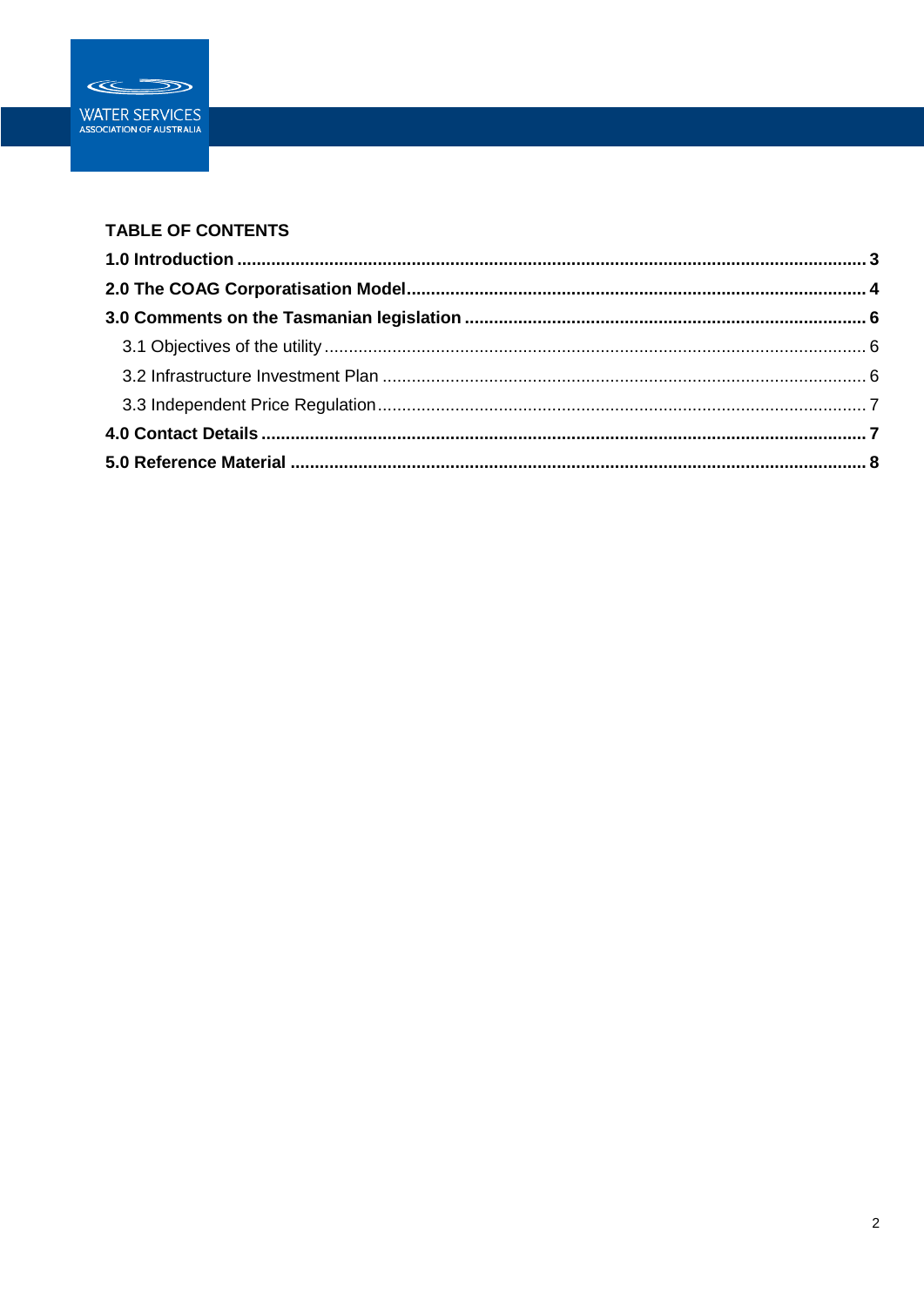# <span id="page-2-0"></span>1.0 Introduction

The Water Services Association of Australia (WSAA) is the peak body that supports the Australian urban water industry. Our members provide water and sewerage services to over 20 million customers in Australia and New Zealand and many of Australia's largest industrial and commercial enterprises.

WSAA facilitates collaboration, knowledge sharing, networking and cooperation within the urban water industry. The collegiate approach of its members has led to industrywide advances to national water issues.

WSAA welcomes the opportunity to provide comments on the Water and Sewerage Tasmania Bill 2017 and the Water and Sewerage Tasmania (Consequential and Transitional Provisions) Bill 2017.

WSAA advocates nationally for reforms to the water industry that support the long term interests of customers and the community. Our positions are set out in a number of publications over the last three years. In 2014, we commissioned a report from Frontier Economics on improving economic regulation. It drew on economic regulation both in Australia and internationally to identify the elements of a best practice model. In 2015, we released a paper on national water reform with Infrastructure Partnerships Australia. Most recently the urban water industry's views have been brought together in WSAA's submission to the Productivity Commission's review of national water reform, and WSAA is an active participant in the Commission's inquiry.

Applying the lens of national reform to the urban water industry demonstrates that the right institutional structure for urban water utilities is fundamental to good outcomes for customers. A key feature of national urban water reform was the COAG competition reforms of the 1990's. All state and territory governments and the Commonwealth agreed that government-owned industries such as water and electricity should be set up as Government Business Enterprises under a corporatisation model.

WSAA strongly suggests that any changes to the governance arrangements for water utilities should be assessed against the agreed COAG model of corporatisation. This brief submission sets out the elements of the corporatisation model and comments on consistency of the proposed Tasmanian legislation with the model.

WSAA wishes to emphasise that it has no position on who should own water utilities. In this case we have no opinion on whether TasWater should be owned by the state government or local governments. Our comments relate to the governance in place regardless of ownership.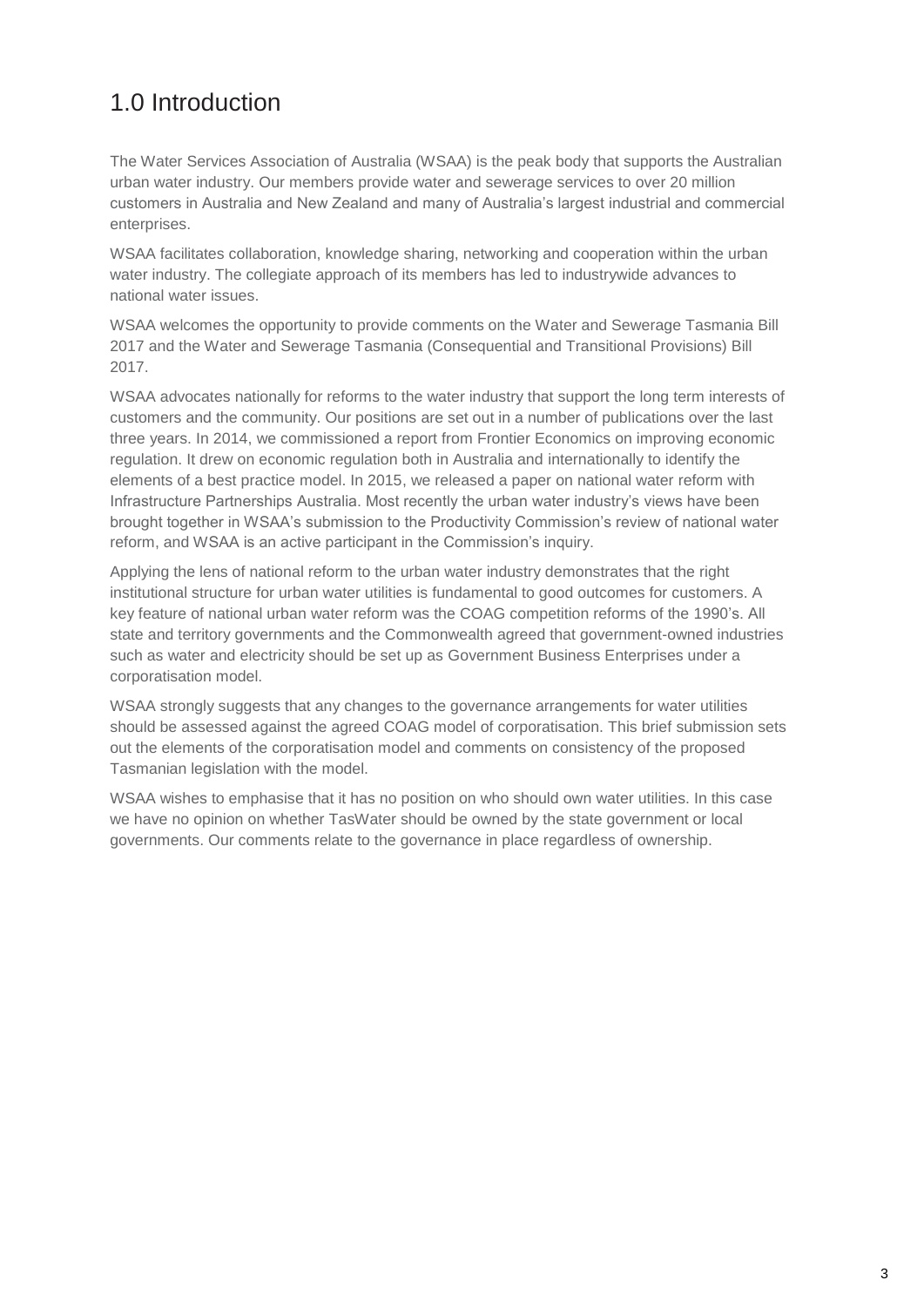# <span id="page-3-0"></span>2.0 The COAG Corporatisation Model

In 1994, the Council of Australian Governments (COAG) unanimously endorsed a reform framework for Australia's water industry as part of a wider package of reforms to the government sector. COAG's explicit reform objectives were to increase competition and to improve the efficiency and effectiveness of service delivery. This framework was incorporated into the 2005 National Competition Policy (NCP) agreements that included undertakings to implement a program for reforms to the government sector.

A key element of the COAG agreement was that urban water utilities should have a commercial focus. The NCP made a direct recommendation that government business enterprises be corporatised to meet the competitive neutrality principles. The corporatisation model was developed to provide government owned businesses with similar incentives for efficiency as private counterparts. Corporatisation improves the discipline facing water utilities as it provides for:

- clear and non-conflicting corporate objectives
- managerial responsibility, authority and autonomy from executive government
- effective performance monitoring by the owner government
- effective rewards and sanctions related to performance

The NCP arrangements referenced the work of the inter-governmental committee responsible for Government Trading Enterprise (GTE) national performance monitoring as an appropriate model for corporatisation from 1991. This set out seven characteristics of a fully corporatised GTE to achieve effective reform, summarised in Box 1. These characteristics may remain the most effective approach for government business to operate under the principles of competitive neutrality.

Independent economic regulation of utilities was one of the key aspects of the competition policy frameworks and reforms. Its aim is to ensure a degree of independent oversight and helps ameliorate the inherent conflict where government is at once the shareholder, rule setter, operator and retailer. The intention was for regulation to reproduce the discipline otherwise provided by competition, to ensure that monopoly businesses do not earn monopoly profits or provide substandard services, while still enabling them to cover the efficient cost of operating and maintaining the network assets. A best practice regulatory framework for the water industry would typically entail:

- determination or oversight of the prices and service levels provided by monopoly suppliers
- licensing of suppliers as a means of monitoring and enforcing compliance with these services/prices
- overseeing competition in contestable elements of these industries (e.g. via regulation of third party access to essential facilities)

Economic regulation and independent price oversight has played an important role in the water industry's development and it needs to continue to evolve to meet future challenges. Overall, there is strong evidence of significant benefits from the pricing and institutional reforms undertaken, including the introduction of consumption-based charging in most metropolitan and regional urban areas.

Customers are the ultimate beneficiary of robust and independent governance structures and economic regulation models. Better economic regulation means - prices are kept as low as possible, services and investments are targeted at areas of highest customer value, and there are greater opportunities for customer engagement and more transparent decision making. This requires that all aspects of the broader regulatory framework including economic regulation, environmental regulation and drinking water quality regulation are focused on achieving outcomes at lowest cost in an integrated manner.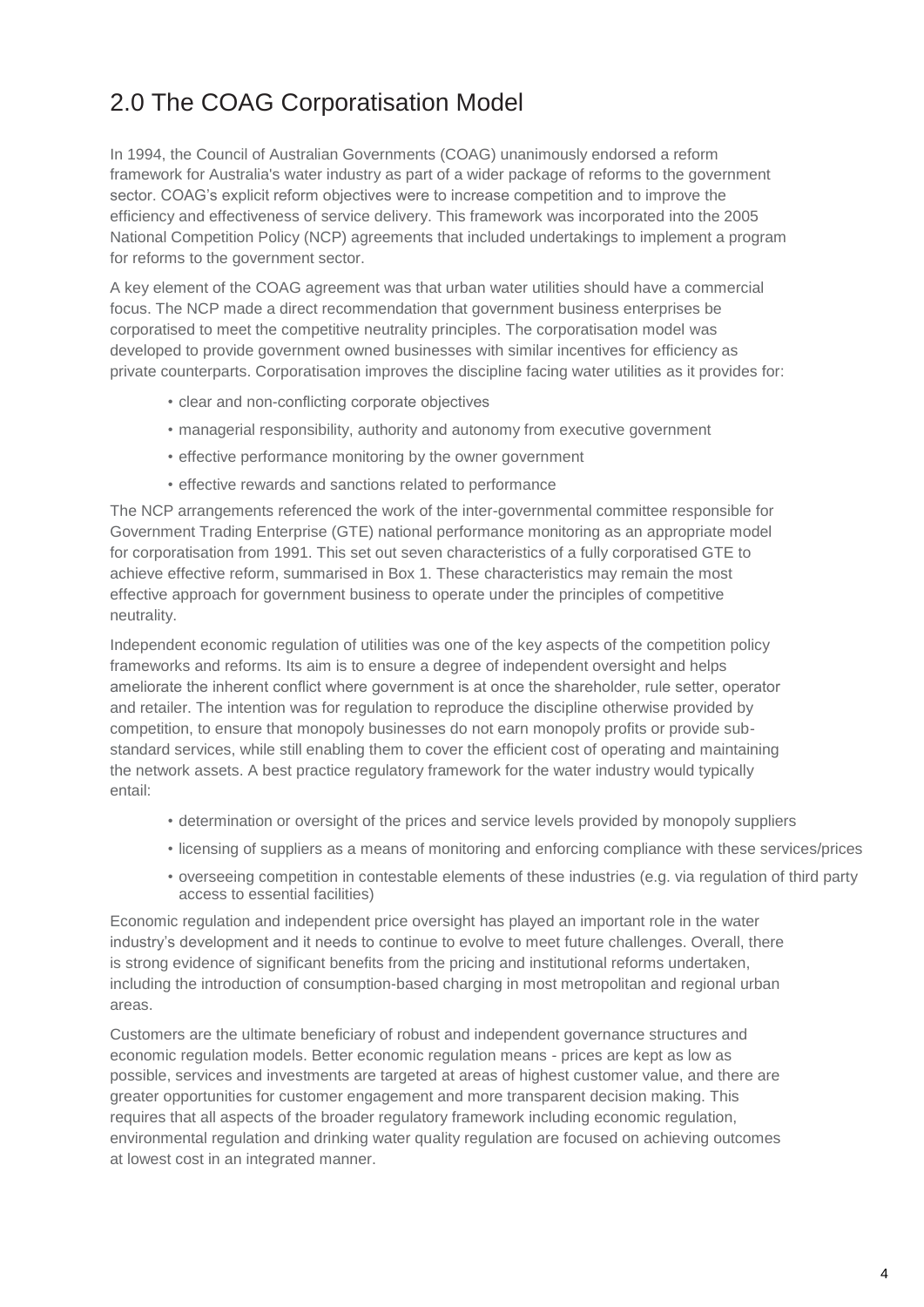### **Box 1: Characteristics of a Fully Corporatised GTE**

### i) **Clear and Non-Conflicting Objectives**

- a clear understanding of the government shareholder objectives
- guidance given where there are conflicts between commercial, social and regulatory objectives
- contractual arrangements covering community service obligations (CSOs) between the entity and government provider and that ideally, the provision of such services should be open to competitive tender to minimise the costs
- ministerial responsibility for the commercial success of an enterprise should be separated from the responsibility for associated regulatory functions.

#### ii) **Managerial Responsibility. Authority and Autonomy**

 government as owner should operate at arm's length from the Board and management of the enterprise so that managers can be held fully accountable for their performance.

#### iii) **Effective Performance Monitoring by the Owner-Government**

- established independent and objective performance monitoring arrangements, such as a central monitoring unit
- such a unit would review the GTE's business plans and provide advice to the shareholding Ministers, including on the entity's proposed core activities, rate of return, dividends and capital structure.

#### iv) **Effective Rewards and Sanctions Related to Performance**

• incentive systems and penalties should exist against agreed performance targets and should act to motivate the Board and management to maximise the performance of the enterprise.

#### v) **Attaining Competitive Neutrality in Input Markets**

- GTEs should not enjoy any special competitive advantages or disadvantages over their private sector counterparts because of their government ownership
- a level playing field is needed on a range of issues, including cost of debt, return on equity, tax arrangements.

#### vi) **Attaining Competitive Neutrality in Output Markets**

- removal of protective barriers that reduce competition faced by government enterprises
- GTEs should be subject to the same legislative regulations as private sector enterprises.

#### vii) **Effective Natural Monopoly Regulation**

• where GTEs enjoy a natural monopoly, a public policy framework should be established to ensure that natural monopoly powers are not abused

*NSW Treasury, Characteristics of a Fully Corporatised Government Trading Enterprise, August 1991*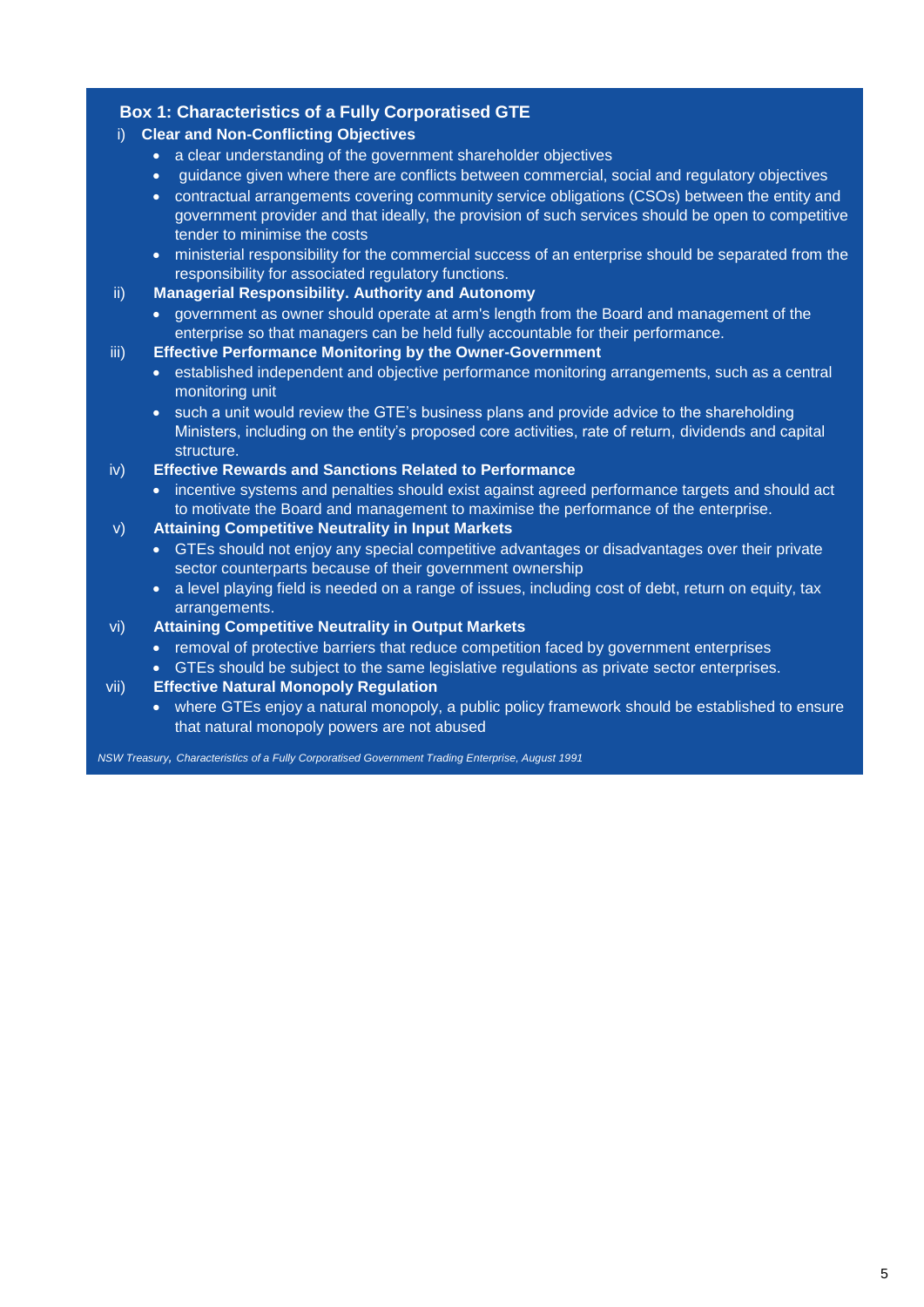## <span id="page-5-0"></span>3.0 Comments on the Tasmanian legislation

Assessed against the Nationally agreed model of corporatisation, WSAA has three broad concerns with the proposed Tasmanian legislation.

- 1. The removal of the commercial objective from the utility set out in the Government Business Enterprises Act 1995.
- 2. The blurring of the lines of accountability between the Minister and the utility through the Infrastructure Investment Plan
- 3. Removing the independent economic regulators ability to set prices.

#### <span id="page-5-1"></span>**3.1 Objectives of the utility**

The objectives of the corporation are set out in clause 6 of the Water and Sewerage Tasmania Bill 2017. WSAA supports the objectives relating to the efficient and effective delivery of services and investment. However, clause 6 removes the application of clause 7 of the Government Business Enterprises Act 1995 from the corporation. Clause 7 is the principal objectives of the GBE and is set out in Box 2.

It would appear that removing this clause removes one of the key pillars of the corporatisation model — for the utility to act commercially, balanced with delivering any community service obligations specified by the owner government.

#### **Box 2: Principal objectives of a Government Business Enterprise**

(1) The principal objectives of a Government Business Enterprise are –

(a) to perform its functions and exercise its powers so as to be a successful business by – (i) operating in accordance with sound commercial practice and as efficiently as possible; and (ii) achieving a sustainable commercial rate of return that maximises value for the State in accordance with its corporate plan and having regard to the economic and social objectives of the State; and

(b) to perform on behalf of the State its community service obligations in an efficient and effective manner; and

(c) to perform any other objectives specified in the Portfolio Act.

(2) On the request of the Portfolio Minister, the Treasurer may, by notice published in the Gazette, specify the economic and social objectives of the State relevant to the Government Business Enterprise specified in the notice.

#### <span id="page-5-2"></span>**3.2 Infrastructure Investment Plan**

Another element of the corporatisation model was clear roles and responsibilities and making water utilities accountable for the delivery of services. Section 15 of the Water and Sewerage Tasmania Bill 2017 requires the Board of the utility to prepare an infrastructure investment plan at the same time it prepares its corporate plan.

However, the Bill requires:

- the plan to be in a form specified by the Treasurer
- the Board consult with the water Minister and Treasurer in preparing the plan
- a draft of the plan is to be provided to the Minister and Treasurer
- that a draft of the plan becomes the plan of the Corporation when it is approved by the Minister and **Treasurer**
- the Minister and Treasurer approve any amendments to the plan
- the Corporate Plan is to be consistent with the Infrastructure Investment Plan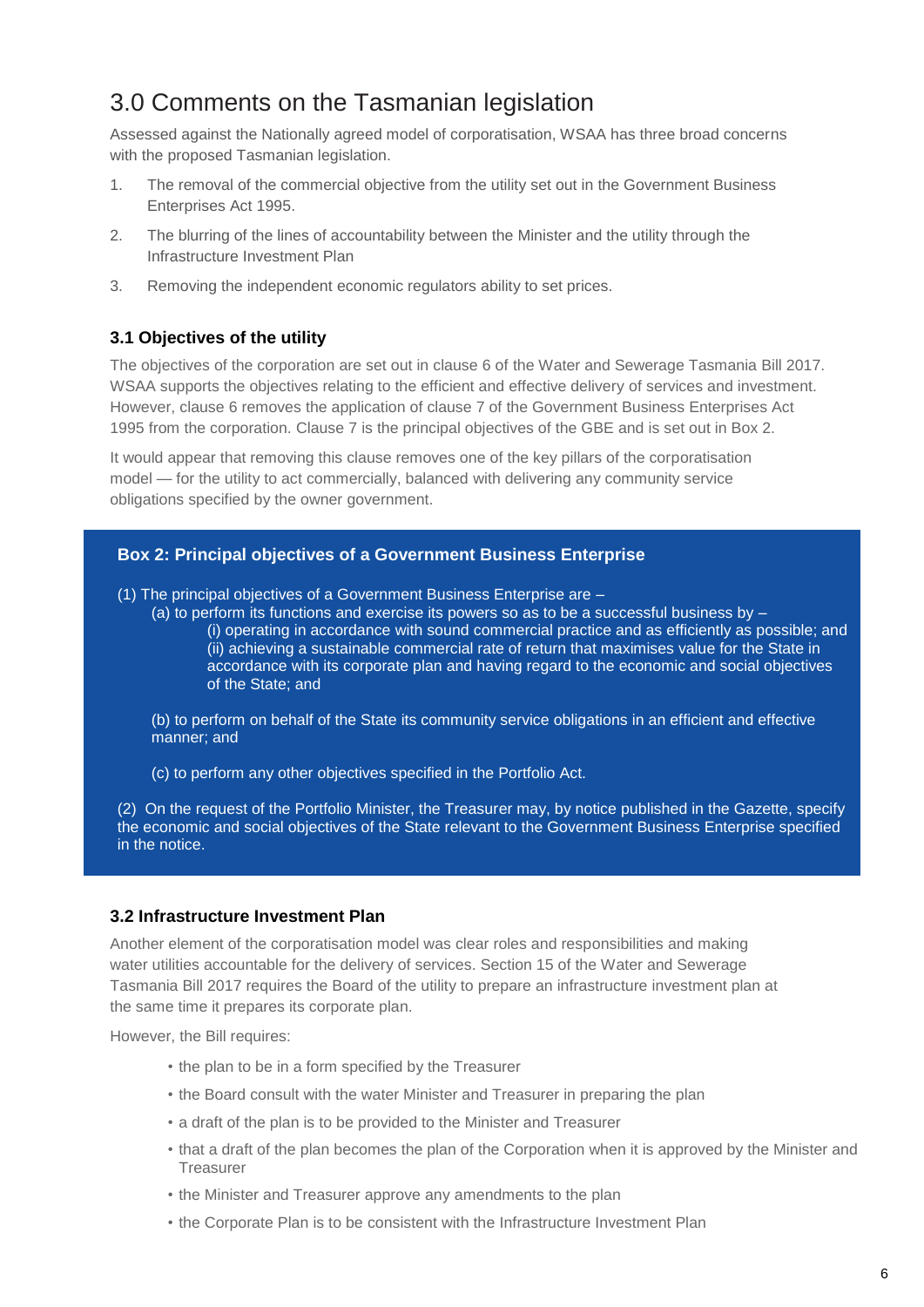Although it will depend on how the Infrastructure Investment Plan is implemented, on the face of it, section 15 is unlikely to promote the separation of roles and Board accountability that was part of the original COAG corporatisation model.

### <span id="page-6-0"></span>**3.3 Independent Price Regulation**

For monopoly industries such as water, independent price regulation is important to protect consumers. WSAA's previous work in this area has demonstrated that best practice is for a regulator to set prices independently from government.

Currently in Tasmania, like other states across Australia outlined in Box 3, prices and revenue are independently determined by the Tasmanian Economic Regulator. In contrast under the new arrangements it is proposed that while the economic regulator will advise on maximum prices, it will be the Treasurer who is responsible for setting maximum prices.

As set out in the second reading speech:

*This new regime makes the Treasurer responsible for setting maximum prices, which the Government have committed to being in the range of 2.75% to 3.5%, in the form of a pricing order, following a pricing investigation by the Regulator. The Minister and the Treasurer will set the terms of reference for the investigation.* 

The new regime appears to significantly weaken the role of independent regulation.

#### **Box 3: Independent Price Regulation in Australia**

Most economic regulators of the urban water industry across Australia do have powers to regulate services which are provided under conditions of market power, and this power has been appropriately bestowed on them by government. Economic regulators should be given clearly defined powers and functions (set out in legislation) necessary to undertake their role and achieve their regulatory objectives.

Economic regulators in NSW, Victoria, and South Australia have deterministic powers where the independent regulator determines prices (or allowable revenues) with legal effect.

| <b>Region</b> | <b>Regulator</b>                                                                 | <b>Description</b>                                                                                                                                                                      |
|---------------|----------------------------------------------------------------------------------|-----------------------------------------------------------------------------------------------------------------------------------------------------------------------------------------|
| <b>SA</b>     | <b>Essential Services</b><br><b>Commission of South</b><br>Australia (ESCOSA)    | Determines prices, conditions relating to prices, and price-<br>fixing factors for water retail services.<br>Specific prices set must comply with the Commission's<br>allowed revenues. |
| <b>NSW</b>    | Independent Pricing and<br><b>Regulatory Tribunal New</b><br>South Wales (IPART) | Reviews and determines the maximum prices that can be<br>charged for bulk and retail water by most major water<br>utilities across NSW.                                                 |
| VIC.          | <b>Essential Services</b><br>Commission (ESC)                                    | Review and approves water pricing and annual tariffs to<br>ensure consistency with determinations.                                                                                      |

In our submission to the Productivity Commission on their inquiry into the reform of Australia's water resources sector, we further outline our reform agenda. We review the progress of national reform since its inception and set out the main reforms necessary to meet future challenges. A key element of this is economic regulation's role in the urban water industry's development.

### <span id="page-6-1"></span>4.0 Contact Details

WSAA welcomes the opportunity to discuss this submission further.